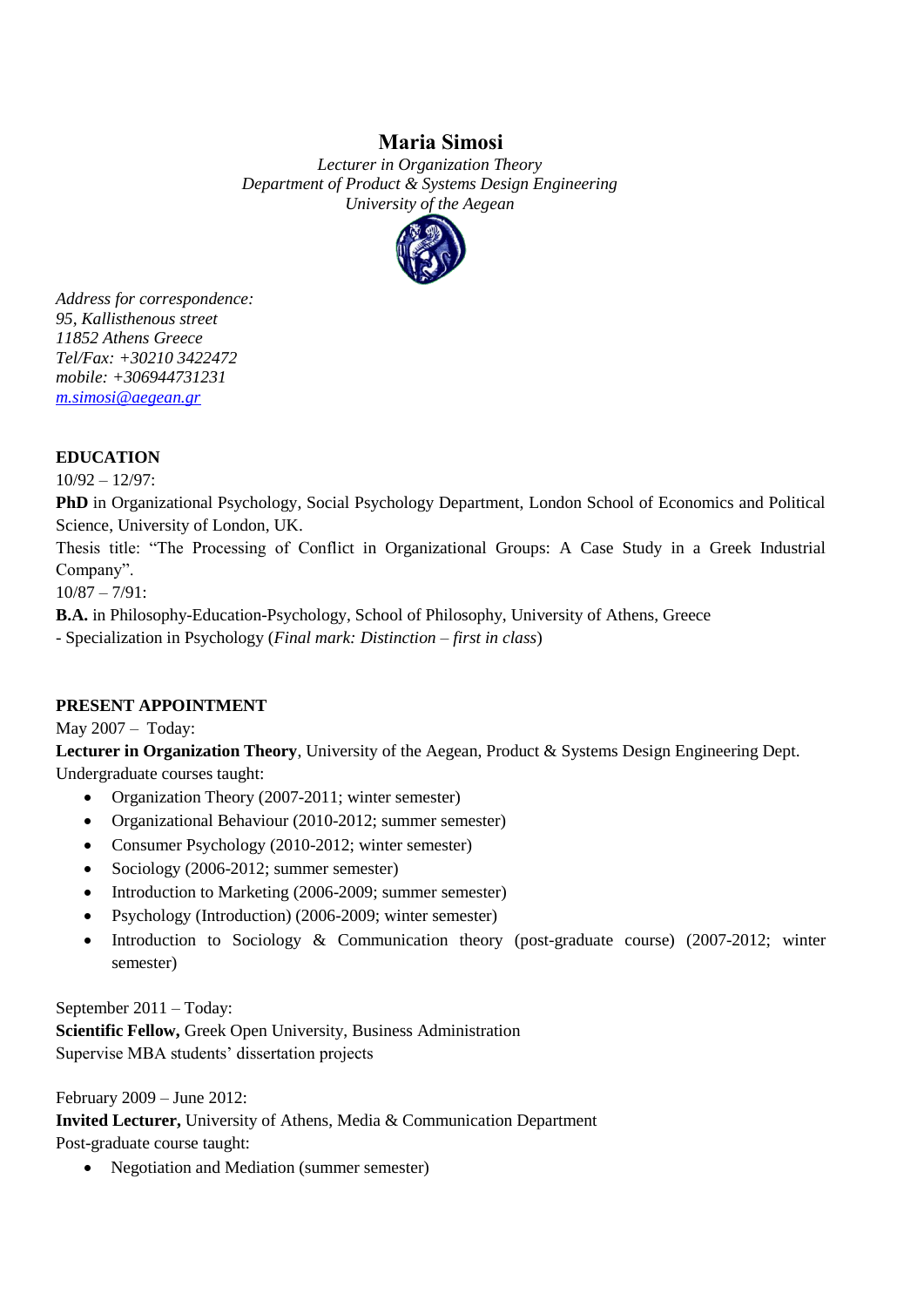## **PREVIOUS TEACHING APPOINTMENTS**

March 2003 - February 2004:

**Lecturer** (fixed-term). University of Crete, Psychology Department

- Organizational Psychology I; winter semester
- Organizational Psychology II; summer semester
- Environmental Psychology; summer semester
- Community Psychology; winter semester

### October 1999-June 2003:

**Lecturer** (fixed-term). University of Macedonia, Thessaloniki, Educational & Social Policy Department

- Organizational Psychology; 1999-2000, 2000-2003; winter semester
- Organizational Psychology; 2000-2001; summer semester
- Social Psychology; 2002-2003; summer semester

## February 2002 - June 2002:

**Invited Lecturer**. Panteion University, Psychology Department

• Economic Psychology (post-graduate course)

## March 2001 – July 2001:

**Lecturer** (fixed-term). Aristotle University of Thessaloniki, Psychology Department

- Applied Social Psychology (under-graduate course)
- Macro-social psychology (post-graduate course)

March 2000 – July 2000:

**Lecturer** (fixed-term). University of Crete, Psychology Department

• Psychology seminar

October 1996 – June 1997:

**Class Teacher**. Social Psychology Dept., L.S.E.

• Introduction to Individual and Social Psychology

October 1993 – June 1994:

**Teaching Assistant**. Social Psychology Dept., L.S.E.

- Methods in Psychological Research
- **Statistics**

## **RESEARCH EXPERIENCE**

January 2005- January 2007:

**Researcher,** Media & Communication Department. University of Athens, Greece. On project funded by the Greek Ministry of Education "Media Discourses in a Society of Risk: Representations, emotions and crisis management in cases of Environmental & Biotechnological risk"

July 1996 – September 1999:

**Research Fellow**, Robens Centre for Public and Environmental Health, European Institute of Health and Medical School, Risk and Decision Making Research, University of Surrey On project funded by the European Commission 'Development and Evaluation of Procedures for the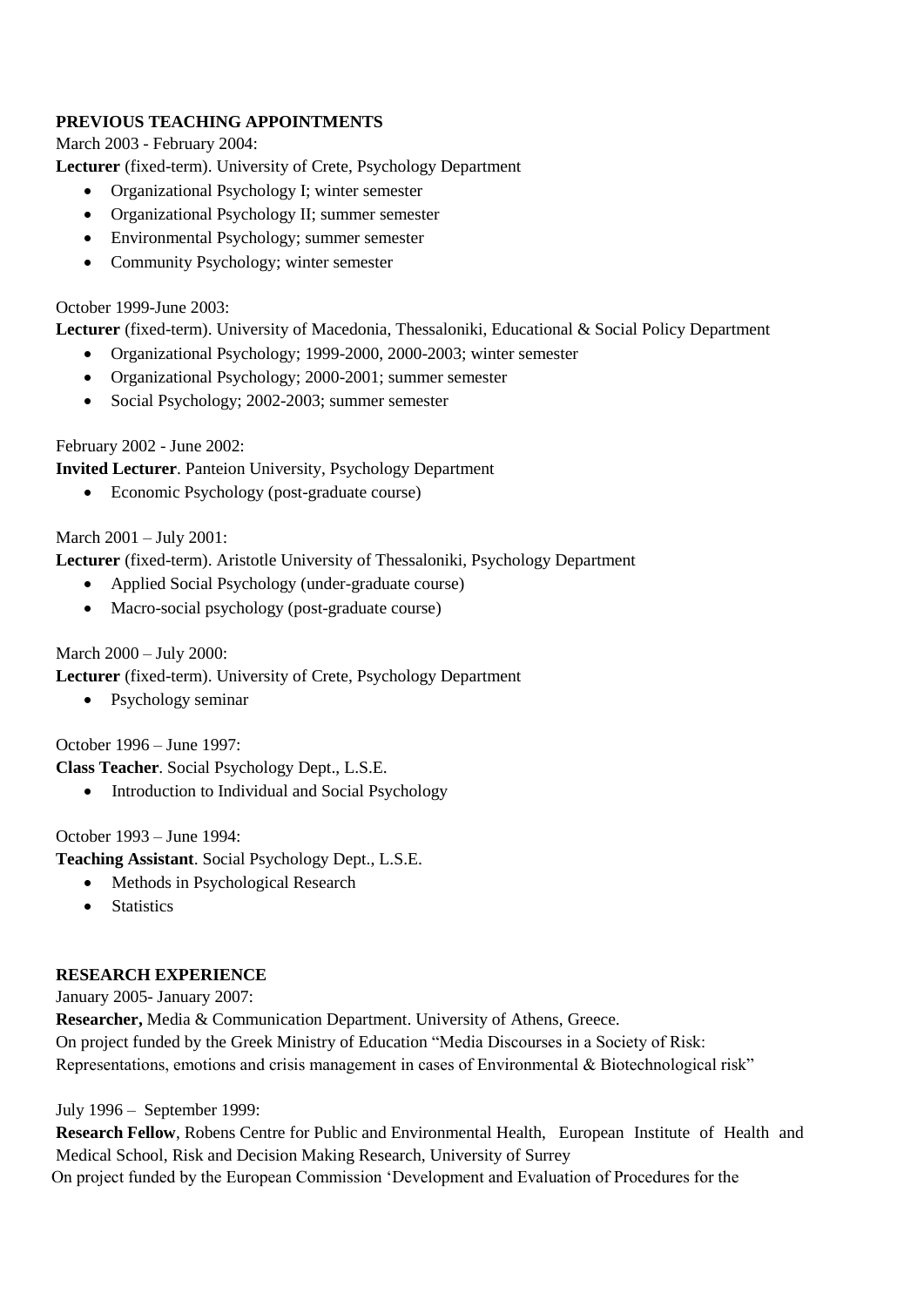Resolution of Environmental Disputes'. Participating countries: UK, Belgium, Germany *(Contract: ENV CT96- 0270)* UK was the co-ordinator of the project.

Examined real-life case studies of environmental controversies; conducted interviews and group discussions with various stakeholder groups; implemented a new environmental dispute resolution procedure based on public participation on an experimental basis; made environmental policy making recommendations; tested these propositions with a group of world-wide environmental experts (via a Delphi group technique); made a final policy making recommendation report to EC.

### **PROFESSINOAL EXPERIENCE**

#### October 2000 – May 2007:

**Human Resource Specialist,** Agricultural Bank of Greece, Human Resource Systems Division, Human Resources Department, Athens, Greece.

My responsibilities in this public-owned bank entailed:

(a) development and implementation of a new performance appraisal system (introduction of an assessment system based on a combination of a) specific goals and b) personal competencies; development of three different assessment systems/forms depending on employee's level of hierarchy; negotiation of proposed system with employee union representatives)

(b) co-ordination of training programs (preparation of material to be presented to employees to be trained on the new appraisal system; identification of representative employees to be trained; identification of trainers from the organization)

(c) job analysis and job description (conducted interviews with job holders and supervisors; developed job descriptions following the organization's 'job families' classification system)

(d) career development (connection of the performance appraisal system to a career path system)

November 1999 – September 2000:

**Senior Research Executive**, Research International Hellas, Greece.

Designed and followed up qualitative market research projects and reported research results to clients. Worked on projects regarding services and Fast Moving Consumer Goods (FMCG). Specialisation in employee satisfaction & organizational climate research.

#### **PUBLICATIONS** (in refereed journals):

1. Simosi, M. Trajectories of organizational commitment: A qualitative study in a Greek public sector organization *(forthcoming)*. Paper accepted for publication in: *International Journal of Cross-cultural Management 12 (3), 2012.*

2. Simosi, M. The role of self-efficacy in the organizational culture - training transfer relationship. Paper accepted for publication in: *International Journal of Training and Development, 16 (2), 2012. (appears in EarlyCite)*

*3.* Simosi, M. (2012). Disentangling organizational support construct: The role of different sources of support to newcomers' training transfer and organizational commitment. *Personnel Review, 41 (3),* 301-20.

4. Simosi, M. (2010). The role of social socialization tactics in the relationship between socialization content and newcomers' affective commitment. *Journal of Managerial Psychology,* 25 (3), 301-27.

5. Simosi, M. & Xenikou, A. (2010). The role of organizational culture in the relationship between leadership and organizational commitment: An empirical study in a Greek organization. *International Journal of Human Resource Management, 21 (10),* 1598-616.

6. Xenikou, A. & Simosi, M. (2006). Organizational Culture and Transformational Leadership as predictors of business unit performance. *Journal of Managerial Psychology, 21* (6), 566-579.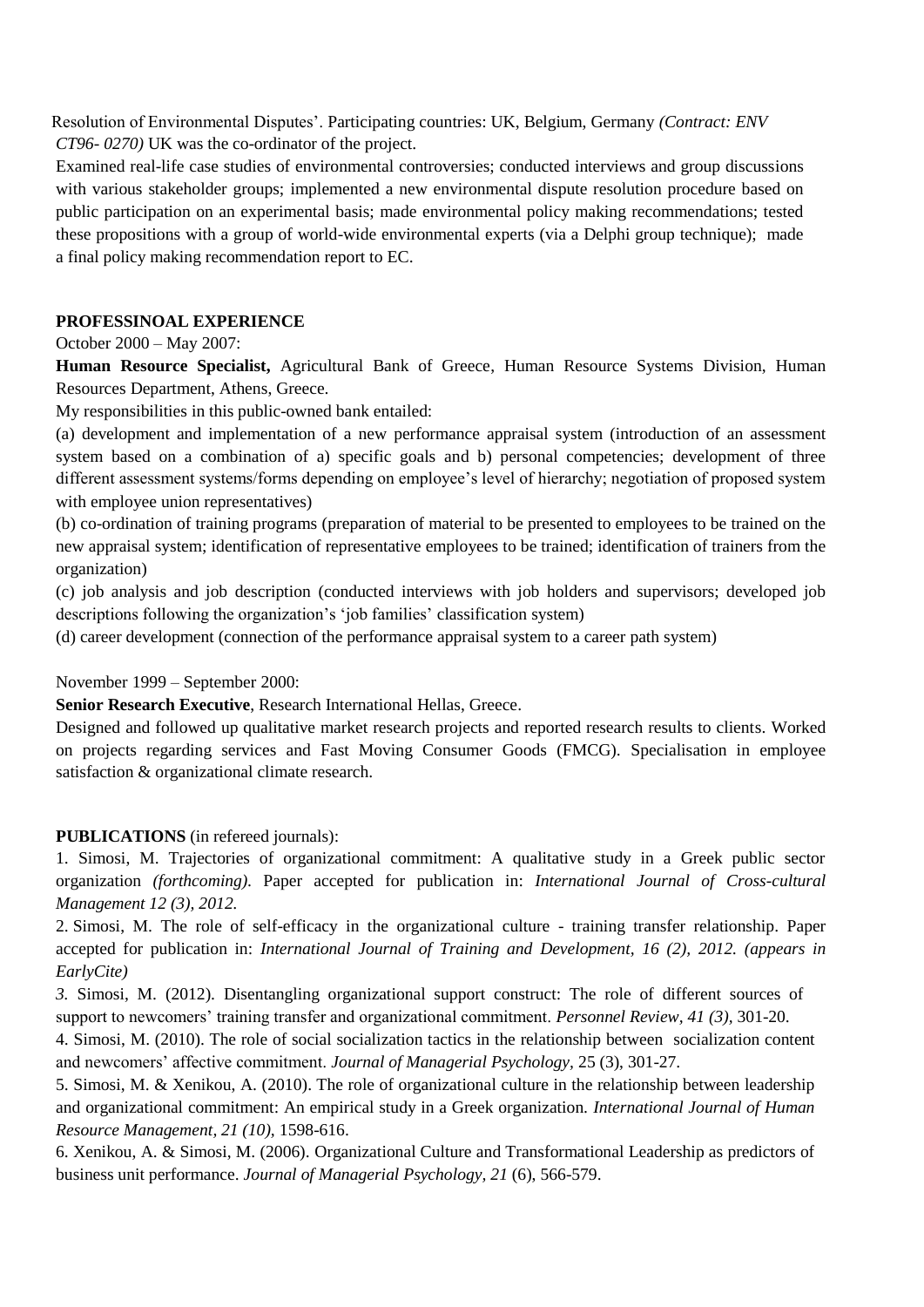7. Simosi, M. (2005). Representations of environmental disputes: Structuring a shared definition of conflict by stakeholder groups", *Psychology*, 12 (1), 85-101 (in greek).

8. Simosi, M. (2003). Using Toulmin's framework for the analysis of everyday argumentation: Some methodological considerations, *Argumentation*, *17* (2), 185-202

9. Simosi, M. & Allen, P. (1998). Public perception of risk management in environmental disputes: A UK case study, *Risk:Health, Safety and Environment*, *9* (4), 309-327.

#### **Book Chapters:**

1. Simosi, M. (1998). Strategies for resolving conflicts in a bureaucratic context: Implications for the design of Decision Support Systems. In D. Berkeley, G. Widmeyer, P. Brezillon & V. Rajkovic (Eds). "*Context-sensitive Decision Support*" (pp.55-73). London: Chapman & Hall

*(in greek):*

1. Simosi, Μ. (2007). Alternative forms of conflict resolution in work organizations. In G. Galanis (Εd.) *"Political Psychology: Theoretical and Empirical Approaches*"(pp.639-61). Athens: Papazisis.

2. Simosi, Μ. (2005). The role of moderator in dispute resolution. In. D. Markoulis & M. Dikaiou (Εds.) *"Political Psychology"* (pp. 185-205). Athens: Typotheto-Dardanos.

3. Simosi, Μ. (2004). Organizations and inter-group conflict resolution. In M. Dikaiou & D. Berkeley (Eds.) "Organizations: Issues of Research and development in modern societies*"* (pp.123-141). Athens: Ellinika Grammata.

4. Simosi, M. & Xenikou, A. (2007). The relationship between identification, leadership and culture strength, Aristotle University of Thessaloniki Yearbook (pp.39-73).

### **Other Publications:**

1. Allen, P., Buttner, Laske, Renn, O., Schneider, T., Simosi M. & Zwetkoff, C. (1999). The Resolution of Environmental Disputes in Europe. Final Report to EC. Contract: ENV-CT96- 0270, University of Surrey.

2. Koronaiou, A., Simosi, M. & Soltaridou, E. (2002). « Manual for women employability: Career councelling and tools for employment search. Athens: Research Centre for Issues of Employment. Manual composed for use by career councellors working in the Centre.

3. Simosi, M. & Humphreys, P. (1995). *"*A process model for conflict management in organizational groups: A case study*". Τhe Working Papers Series: LSE RPP-95-04, London School of Economics*.

#### **CONFERENCE PRESENTATIONS**

1. Simosi, M. A Diary Study on Perceived Organizational Support in Greek professionals. *International Conference of Culture & Change Management*, Chicago (*future presentation, July 2012)*.

2. Simosi, M. (2011). The role of self-efficacy in the organizational culture - training transfer relationship. *Εuropean Congress of Psychology,* Istanbul, Turkey.

3. Simosi, M. (2011). Organizational commitment: A grounded theory model. *Panhellenic Conference of Psychological Research,* Athens, Greece.

4. Simosi, M. (2011). Disentangling organizational support construct: The role of different sources of support to newcomers' training transfer and organizational commitment. *European Congress of Work and Organizational Psychology*, Μaastrich, Netherlands

5. Simosi, M. (2009). Trajectories of organizational commitment. *European Congress of Work and Organizational Psychology*, Santiago de Compostella, Spain.

5. Simosi, M. & Xenikou, A. (2005). (Chair). Components and correlates of organizational commitment *European Congress of Work and Organizational Psychology*, Istanbul, Turkey.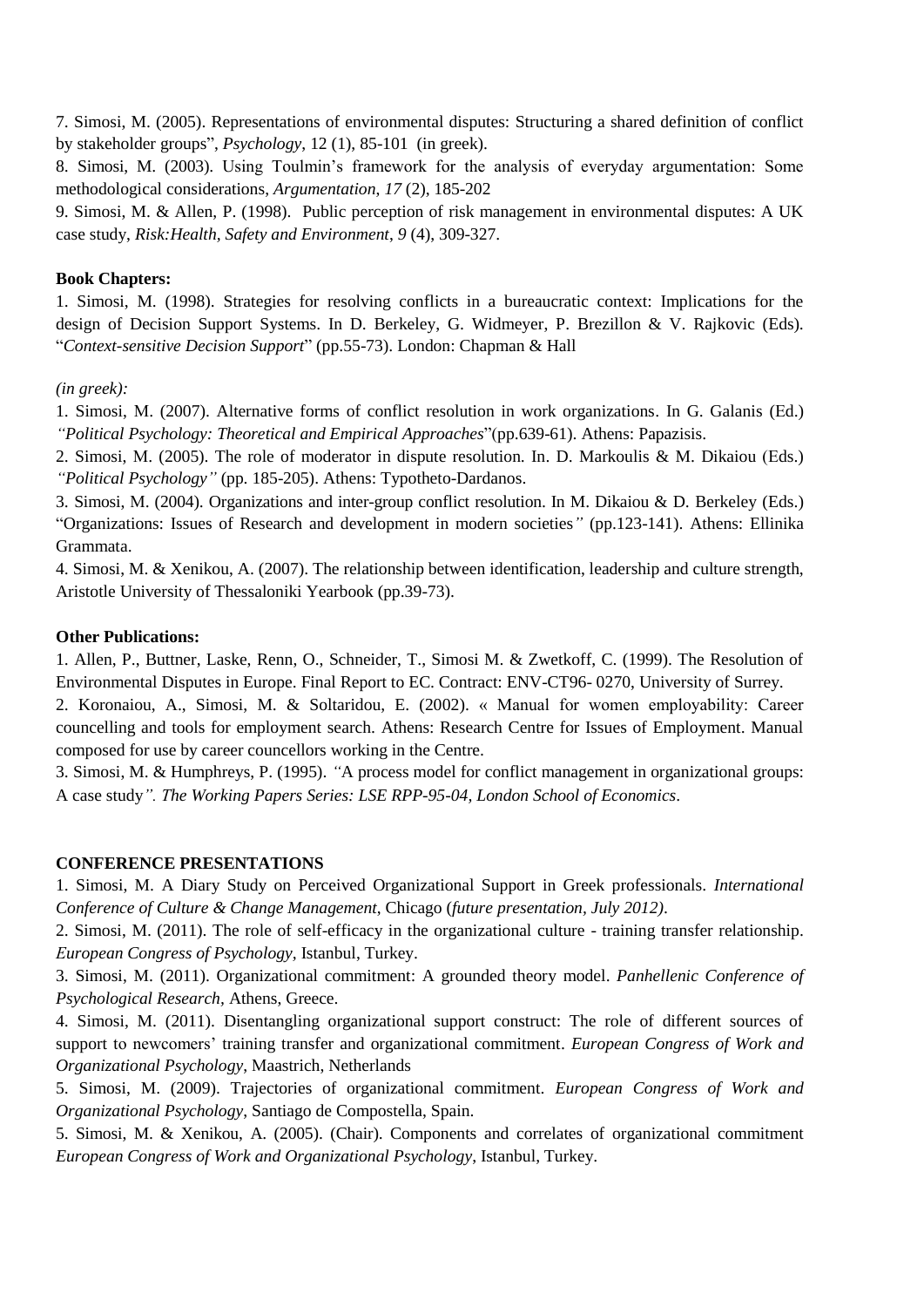6. Xenikou, A. & Simosi, M. (2005). Organizational Culture and Transformational Leadership as predictors of business unit performance and job satisfaction. *European Congress of Work and Organizational Psychology*, Istanbul, Turkey.

7. Simosi, M. & Xenikou, A. (2005). The relationship between emotional identification, leadership and strength of organizational culture. *Panhellenic Conference of Psychological Research,* Athens, Greece.

8. Xenikou, A. & Simosi, M. (2005). Transactional and transformational leadership: A preliminary study of the relationship between leadership, job satisfaction, group performance and group culture. *Panhellenic Conference of Psychological Research,* Athens, Greece.

9. Simosi, M. (2004). Promoting constructive conflict management procedures in organizational contexts. *Psychological Society Conference of Northern Greece.* Thessaloniki, Greece.

10. Simosi, M. (1998). Strategies for resolving conflicts in a bureaucratic Context: Implications for the Design of Decision Support Systems. *International Federation for Information Processing.* International Conference, Bled, Slovenia.

11. Simosi, M. & Allen, P. (1999). (*Chair*)*.* Assisting in the Resolution of Environmental Disputes: A Social Psychological Approach to Structured Participation. *VI European Congress of Psychology*, Italy.

12. Simosi, M. (1995). Modelling the Process of Organizational Conflict Management. *British Psychology Society* Annual Conference, York, UK.

13. Simosi, Μ. & Humphreys, P. (1995) A process Model for Conflict Management in Organizational Groups: A Case Study. *European Congress of Psychology,* Athens.

14. Garcia, L. & Simosi, M. (1995). Managing Undergoing Cultural Change in Organizations. *European Congress of Psychology,* Athens.

## **INVITED TALKS/PRESENTATIONS:**

April 2012:

**Invited Speaker**. Centre of Research in Management, University of Toulouse I, France.

Presented a 6hour research seminar to doctoral students. Title of seminar: 'Diary study: Investigating experiences close to when they occur' (in the context of the Erasmus exchange framework)

November 2010:

**Invited Speaker**. Athens University of Economics & Management, Business Administration Department, **Greece** 

Presentation in the departmental postgraduate research seminar.

October 1998 – January 1999:

**Invited Speaker.** Aristotle University of Thessaloniki, Department of Psychology, Greece.

Gave 9hour lectures on Organizational Psychology to postgraduate students and members of staff of the Department (in the context of departmental curriculum development)

#### **OTHER ACADEMIC/ PROFESSIONAL ACHIEVEMENTS**

- Ad hoc **reviewer** for:

- *Journal of Management Development*
- *Journal of Community and Applied Social Psychology*
- *Equality, diversity and inclusion: An international journal*
- *Personnel Review*
- *Academy of Management Conference*, (AOM) (OB-HRM divisions) (2009, 2010)